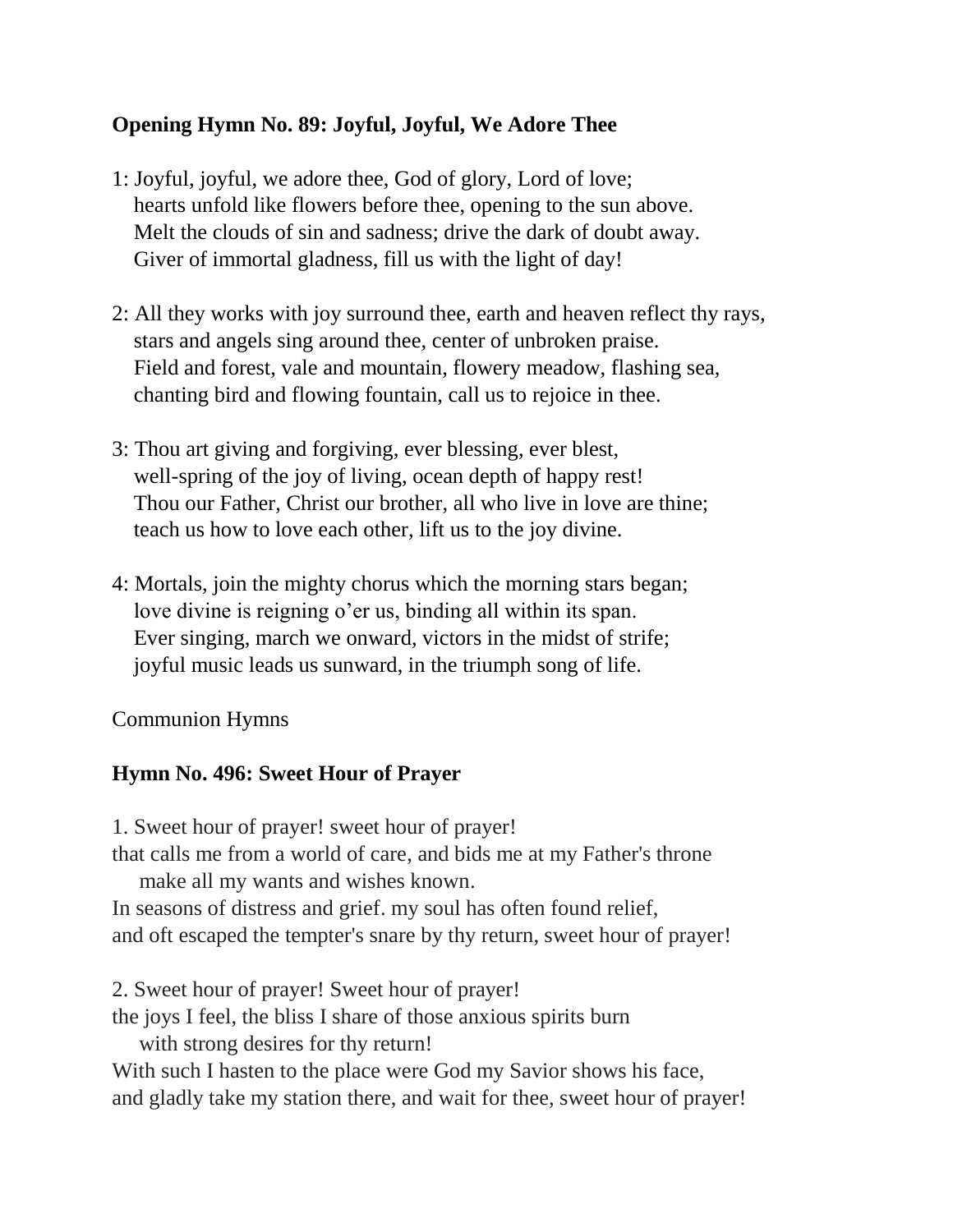3. Sweet hour of prayer! Sweet hour of prayer!

thy wings shall my petition bear to him whose truth and faithfulness engage the waiting soul to bless.

And since he bids me seek his face, believe his word, and trust his grace, I'll cast on him my every care, and wait for thee, sweet hour of prayer!

## **Hymn No. 375: There Is a Balm in Gilead**

### *(Refrain)*

There is a balm in Gilead to make the wounded whole; there is a balm in Gilead to heal the sin-sick soul.

1. Sometimes I feel discouraged, and think my work's in vain. But then the Holy Spirit revives my soul again. *(Refrain)*

2. Don't ever feel discouraged, for Jesus is your friend, and if you look for knowledge he'll ne'er refuse to lend. *(Refrain)*

3. If you can't preach like Peter, if you can't pray like Paul, just tell the love of Jesus, and say he died for all. *(Refrain)*

## **Hymn No. 628**: **Eat This Bread** (at 11 o'clock only)

Eat this bread, drink this cup, come to me and never be hungry. Eat this bread, drink this cup, trust in me and you will not thirst.

# **Closing Hymn No. 127: Guide Me, O Thou Great Jehovah**

- 1: Guide me, O thou great Jehovah, pilgrim through this barren land. I am weak, but thou art mighty; hold me with thy powerful hand. Bread of heaven, bread of heaven, feed me till I want no more; (want no more) feed me till I want no more.
- 2: Open now the crystal fountain, whence the healing